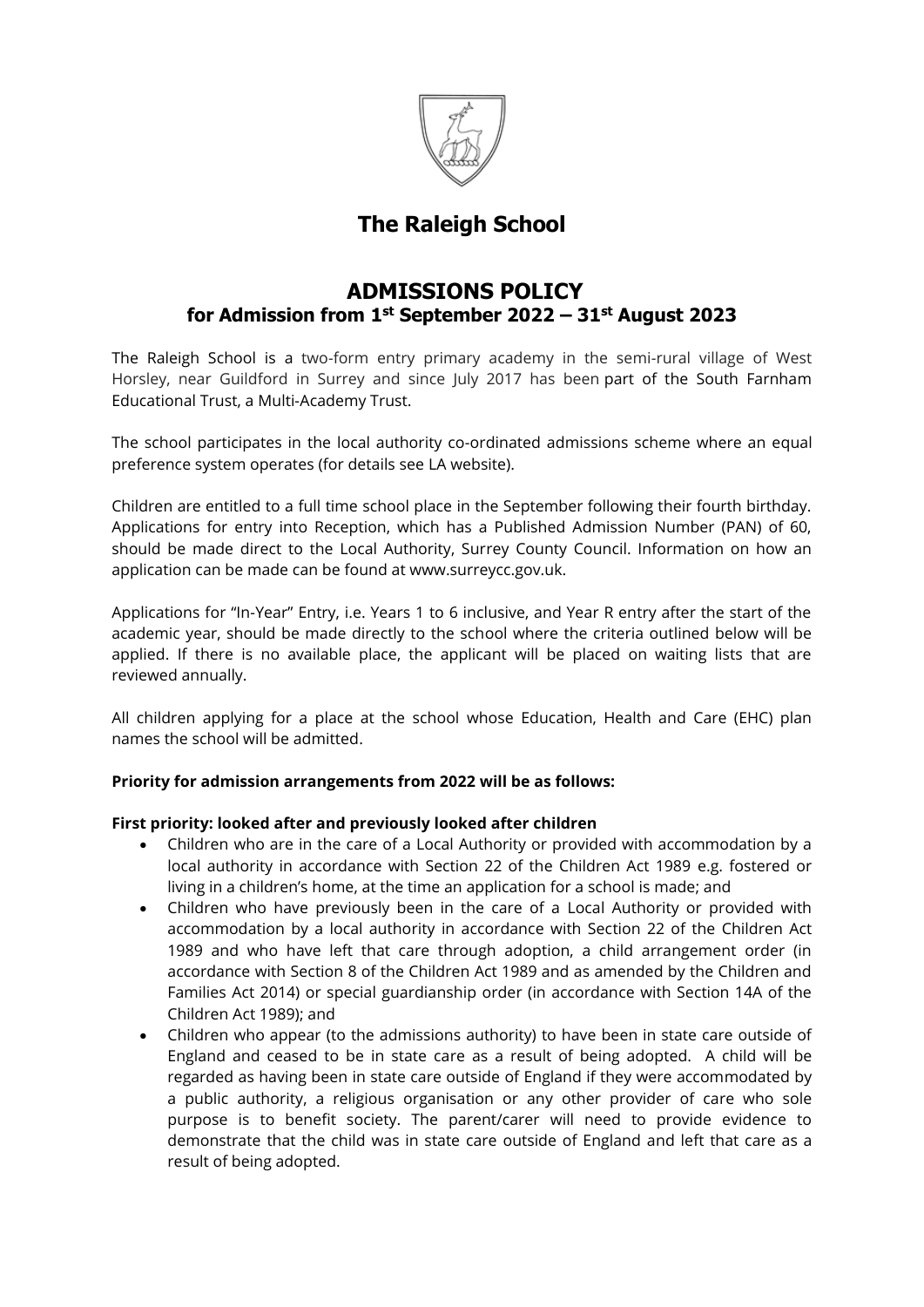# **Second priority: exceptional arrangements**

Occasionally there will be a very small number of children for whom exceptional arrangements apply which mean that The Raleigh is the only appropriate school for the child. Evidence from a consultant doctor will be required for medical cases or documented evidence from any support services involved for other sensitive family circumstances will be required. These exceptional arrangements may override other admissions priorities.

Providing evidence does not guarantee that a child will be given priority and in each case a decision will be made based on the merits of the case and whether evidence demonstrates that a placement should be made at this school above any other.

# **Third priority: children of staff at the school**

Priority will be given to children of members of the senior leadership team who have been employed at the school for two or more years and for new staff employed to a difficult to recruit position.

For normal round admissions the date that will be used to assess this will be the closing date for applications which is 15<sup>th</sup> January 2022. For in-year applications the date that will be used will be the date the application is made.

# **Fourth priority: siblings**

Children who will have a sibling still attending The Raleigh at the time of their admission. A sibling is defined as a brother or sister (that is, another child of the same parents, whether those parents both live at the same address or not); or a half-brother or half-sister, adopted or fostered brother or sister or step-brother or step-sister, living as part of the same family unit at the same address, Monday to Friday.

## **Fifth priority: children for whom the school is the nearest to their home**

The nearest school is defined as the school that admits pupils of the appropriate age range closest to the child's normal place of residence (In the case of formal equal shared custody it will be up to the parents/carers to agree which address to use). The distance is measured, in a straight line, from the address point of the pupil's house, as set by ordnance survey, to the nearest school gate available for pupils to use. This is calculated using the Surrey County Council Geographical Information System.

#### **Sixth priority: all other applicants**

This will be measured in a straight line from the address point of the child's home, as set by Ordnance Survey, to the nominated gates at the site.

#### **Tie Breaker**

In the event of any category being oversubscribed, priority will be given to those living nearest to the school measured in a straight line from the home address point of the pupil's house, as set out by Ordnance Survey to the nearest school gate for pupils to use; this is calculated using the Surrey County Council Geographical Information System. The child's home address excludes any business or childminder's address and must be the child's normal place of residence. It also excludes any relative's address unless the child lives at that address as their normal place of residence. In the case of shared custody, it is the address where the child spends most of the time.

All distances will be measured by the computerized Geographical Information System maintained by Surrey's Admissions and Transport team. Any offer of a place on the basis of address is conditional on the child being resident at the address provided.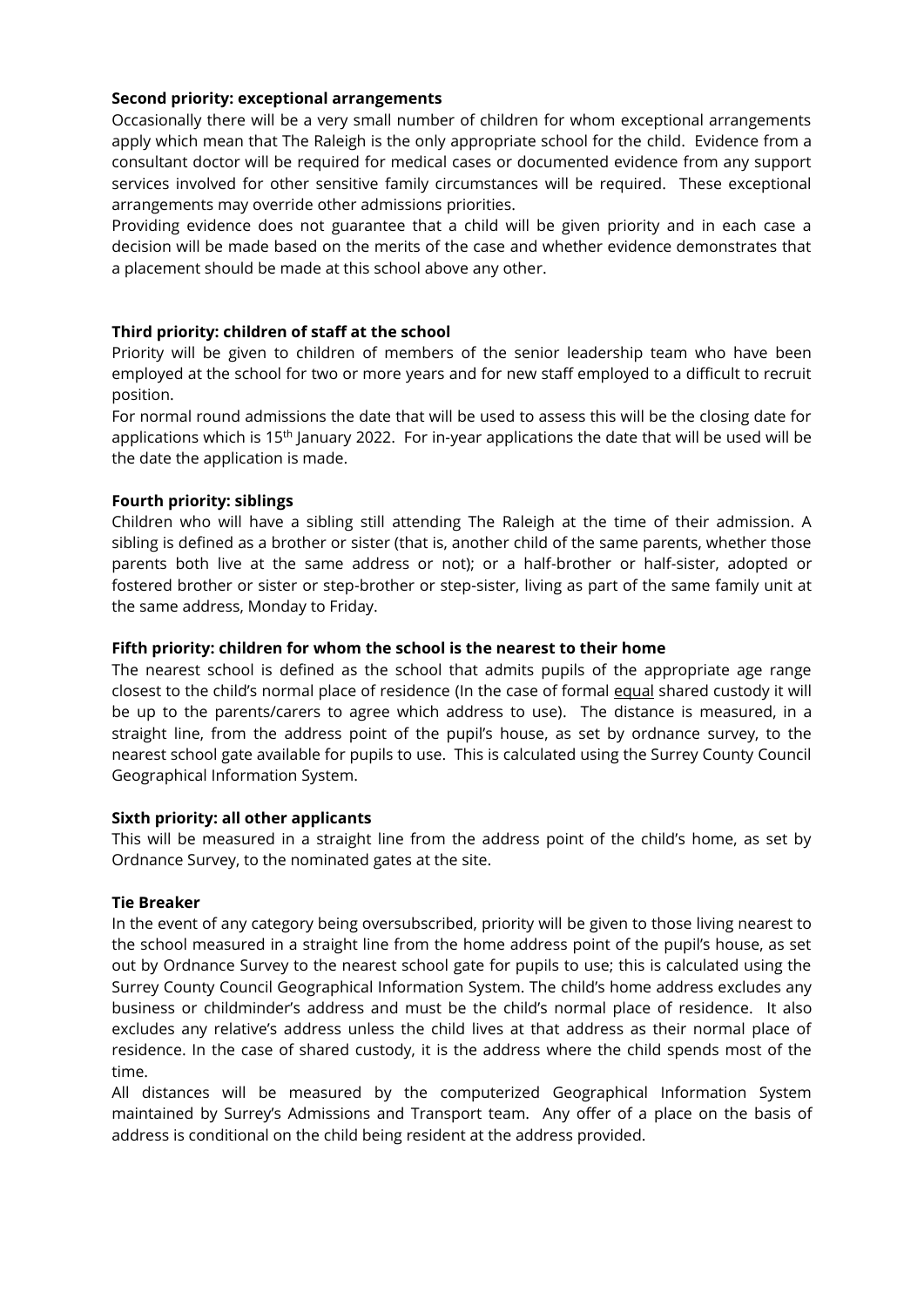The nominated gates are the pedestrian gate in the pathway joining Northcote Crescent and Nightingale Crescent, (Back Gate) and the gate at the front of the school in Northcote Crescent, (Main Gate).

The address to be used for the initial allocation of places to reception will be the child's address at the closing date for application. Changes of address may be considered in accordance with Surrey's Co-ordinated Schemes if there are exceptional reasons behind the change, such as if a family has just moved to the area. The address to be used for waiting lists, after the initial allocation, will be the child's current address. Any offer is conditional upon the child living at the appropriate address of the relevant date. Parents have an obligation to notify the school of any change of address.

As a two-form entry primary school, parents of twins often choose us in order that their children can be placed separately in parallel classes allowing each child independently to develop socially, emotionally, intellectually and academically. The Raleigh School, in line with sound educational practice, does not place twins in the same class.

Where two or more applicants live equidistant and share priority for a place, lots will be drawn to determine which child should be given priority. In the case of multiple births, where children are ranked consecutively in their order of priority for a place and there are not sufficient vacancies remaining for each of them, the child to be offered the last remaining place will be determined by their list position which, in accordance with our tiebreaker, will have been determined by the drawing of lots.

Children of members of the leadership team staff who don't initially fulfil the two-year requirement will have their position on the waiting list updated according to eligibility on the date in question.

#### **Starting School**

There is a single intake into Reception. All children whose date of birth falls between 1 September 2017 and 31 August 2018 will be eligible for a full time place in Reception for September 2022. Parents can defer their child's entry to Reception until later in the school year, but this will not be agreed beyond the beginning of the term after the child's fifth birthday, nor beyond the beginning of the final term of the academic year for which the original offer was made. A child can start part time until they reach statutory school age.

#### **Out of Year Group Requests**

Applicants may choose to seek a place outside their child's chronological (correct) year group either decelerated or accelerated. Decisions will be based on the circumstances of each case and what is in the best interests of the child concerned.

- Applicants who are applying for their child to have a decelerated entry to school, i.e. to start later than other children in their chronological age group, must initially apply for a school place in accordance with the deadlines that apply for their child's chronological age. If, in liaison with the headteacher, the admission authority agrees for the child to have a decelerated entry to the school the place cannot be deferred and instead the applicant will be invited to apply again in the following year for the decelerated cohort.
- Applicants who are applying for their child to have an accelerated entry to school, i.e. to start earlier than other children in their chronological age group, must initially apply for a school place at the same time that other families are applying for that cohort. If, in liaison with the headteacher, the admissions authority agree for the child to have an accelerated entry to the school, the application will be processed. If it is not agreed for the child to